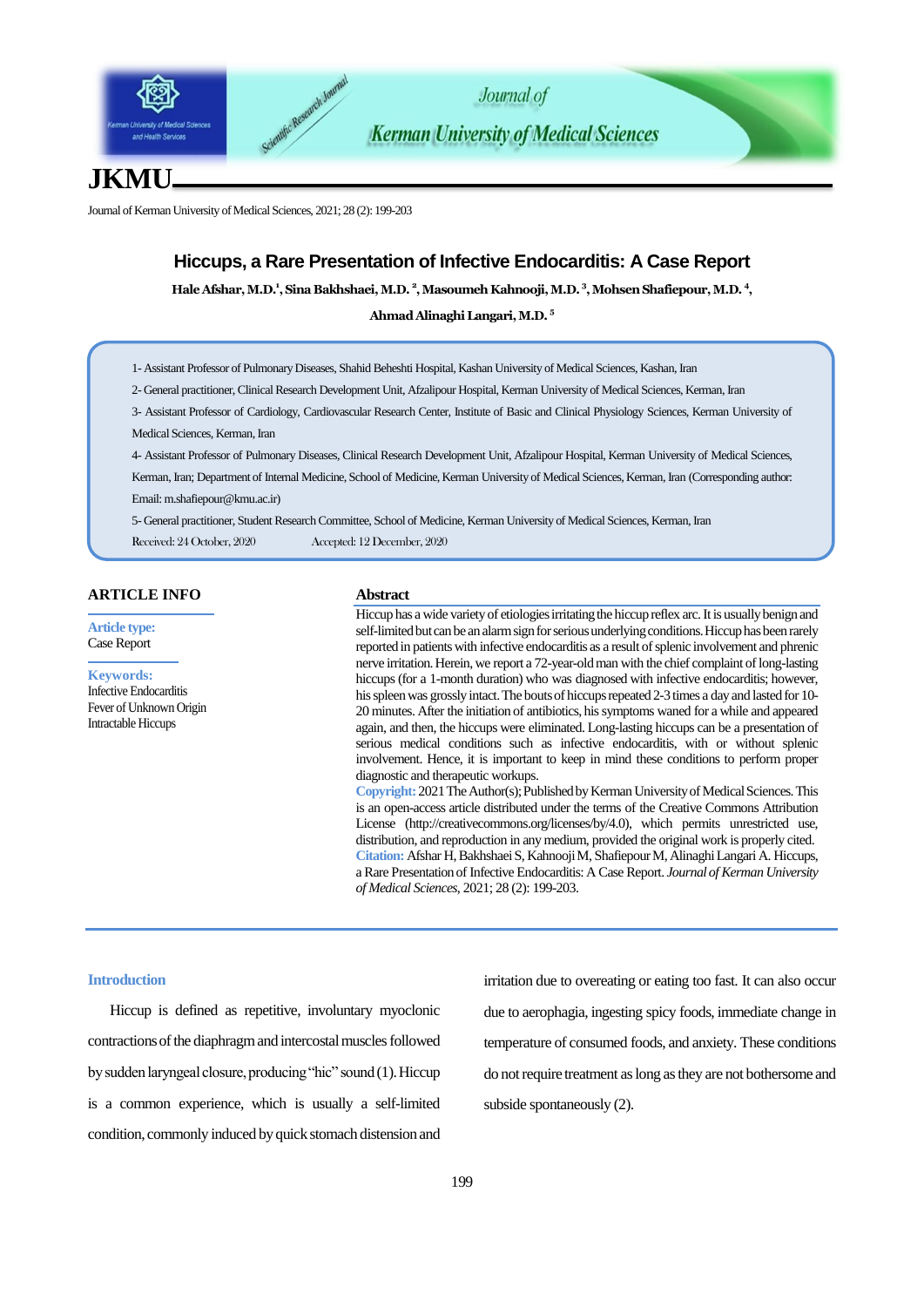Persistent and intractable hiccups refer to the conditions in which hiccups last more than 48 hours and a month, respectively. The presence of intractable hiccups can be indicative of serious underlying pathologies, most of which are because of vagus and phrenic nerves irritation as a result of gastrointestinal (GI) disorders as well as mediastinal masses, goiter, diaphragm abnormalities, and malignancies (3). Other pathologic causes of hiccups include central nervous system (CNS) disorders (e.g. cerebrovascular accident, CNS tumors), metabolic disorders (e.g. hypokalemia, hypocalcemia, hypocarbia due to hyperventilation, uremia), psychogenic disorders, and drugs (4).

Infective endocarditis (IE) is a serious and uncommon clinical condition, defined as infection of the endocardial surface of the heart. IE has various systemic manifestations such as fever, unexplained stroke, and systemic septic embolism. It may rarely cause splenic abscess, which can irritate the diaphragm and lead to hiccups (5). Kalayci et al. reported a case presented with hiccups in a patient with pacemaker lead endocarditis. Patients with lead-related infection may present with nonspecific signs including fever, chills, and sweating. This study demonstrated a case of IE with vegetation on the tricuspid valve and pacemaker lead in a 66 year-old male patient with hiccup as an extremely rare symptom, who had underwent permanent pacemaker implantation three months ago (6). However, we report a case of infective endocarditis without evidence of splenic abscess that presented with hiccups. There was no more similar case in Iran or abroad for comparison.

#### **Case Report**

A 72-year-old man was admitted to the Shahid Bahonar hospital, Kerman because of fever, chills, and refractory hiccups for 1 month. His temperature was charted in the range of 38-40°C, which had no specific pattern. The bouts of hiccups repeated 2-3 times a day and lasted for 10-20 minutes. He was visited 3 times in the clinical office and received various antibiotics and some palliative treatments for hiccups. His symptoms waned for a while and appeared again. He also mentioned night sweats, loss of appetite, weight loss, weakness, and fatigue. There was no history of diarrhea, urinary symptoms, or cough. He had a history of hypertension, which was controlled with angiotensin-converting enzyme (ACE) inhibitors. He was nonsmoker and did not use drugs or alcohol.

On physical examination, the patient appeared pale and ill. His blood pressure was 130/80 mmHg; heart rate at 94 bpm; respiratory rate was 16 per minute;  $O_2$  saturation was 91%, and the axial temperature was 38°C. No lymphadenopathy was detected. Pulmonary sounds were normal and there was no crepitation. A grade 3/6 diastolic murmur was audible in the second right intercostal space. Examination of the abdomen and extremities were normal. There was no edema in both legs. The patient with these clinical manifestations was hospitalized with the diagnosis of unknown fever and hiccups for further investigation. Laboratory tests revealed a white cell count of 7800/µL, hemoglobin of 9.1 g/dl, platelet of 76000/µL, CRP of 95, ESR of 90, normal electrolytes, normal thyroid and liver function test, normal LDH, negative 3 blood cultures and urine culture. Tuberculin skin test was also negative. In the chest Xray (CXR), no parenchymal lesion of the lung was detected (Figure 1). Abdominal sonography and CT scan were normal. Chest CT scan showed small bilateral non-loculated pleural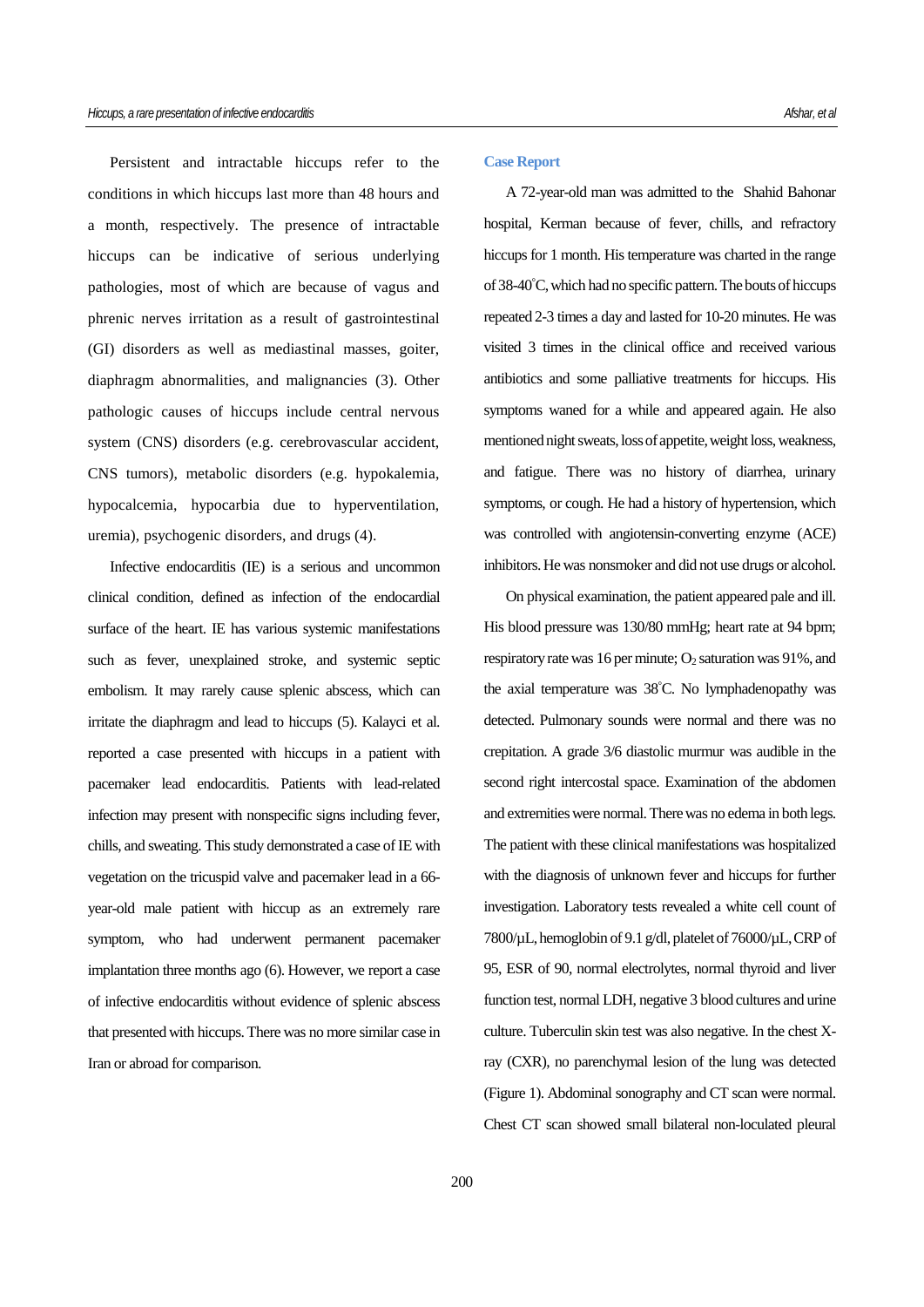effusion, dilatation of ascending aorta and pulmonary trunk, cardiomegaly, prominency of both vascular patterns in lower zone of both lungs. Transthoracic echocardiography (TTE) revealed ejection fraction of 55-60%, pulmonary artery

pressure of 55 mmHg, mild mitral regurgitation, severe aortic insufficiency, and large mobile vegetation  $(1.26 \times 0.57 \text{ cm})$  on the aortic valve (Figure 2).



**Figure 1.** Chest x-ray (CXR) showed no parenchymal lung lesion.



**Figure 2.** Transthoracic echocardiography (TTE) showed a large mobile vegetation (1.26 x 0.57 cm) on the aortic valve.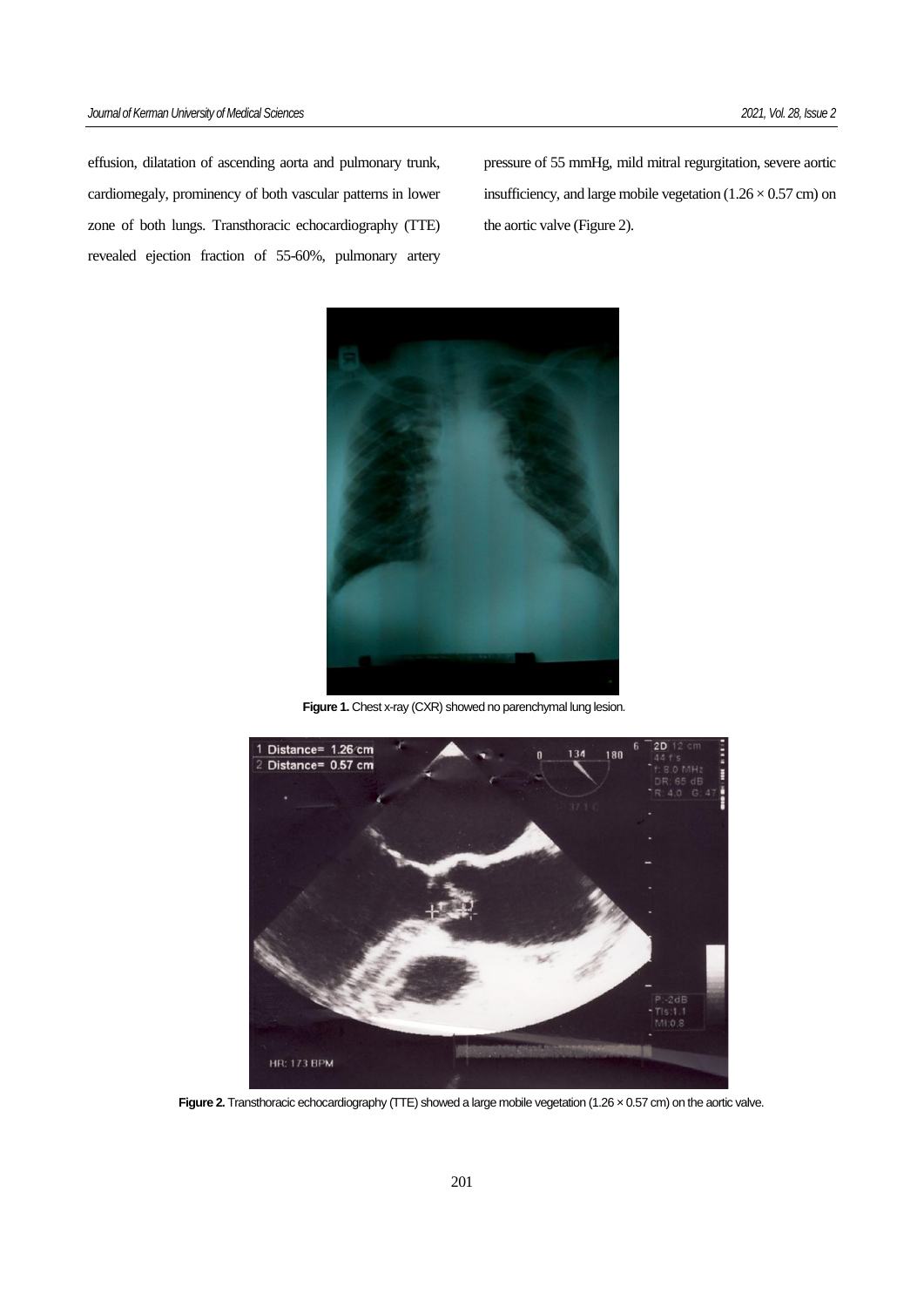Intravenous antibiotics were prescribed promptly. Coronary angiography was performed and stenosis of two coronary arteries and multiple vegetation on the aortic valve were detected. He underwent combined aortic valve replacement and coronary artery bypass graft (CABG). The postoperative course was without any complications. The patient who was followed up 3 months later did not complain hiccups, he was in good condition and had no signs of infection, and all symptoms including fever and hiccups, disappeared after treatment.

# **Discussion**

Clinicians refer to any febrile illness without an initially obvious cause as the fever of unknown origin (FUO). It has over 200 different causes based on many studies. The common causes are limited to several groups: infection, malignancy, noninfectious inflammatory disease, and miscellaneous (drugs, factitious, etc.) (7). After initial investigations, diagnostic clues determine which diagnostic procedures should be performed (8). Following this approach, we used transthoracic echocardiography to evaluate the diastolic murmur, and infective endocarditis (IE) was detected. IE has a wide variety of clinical features based on chronicity, including fever, chills, sweats, back pain, arthralgia, clubbing, neurologic and immunologic manifestation, etc. (7). Kalayci et al. reported a case presented with hiccups in a patient with pacemaker lead endocarditis (6). Celik et al. reported a case presented with hiccups in a patient with Twiddler's syndrome (9). As reported in a few literatures, IE can rarely present with intractable

hiccups. In all of these reports, concurrent splenic involvement (i.e. infarction or abscess) was suggested to be a potential cause of hiccups by irritating the diaphragm and phrenic nerve (5). However, in our case, no gross involvement of the spleen was observed, which makes IE a more probable independent cause of hiccups.

Hiccup reflex arc is comprised of the midbrain, C3-C5 of the spinal cord, phrenic nerve, vagus nerve, sympathetic trunk, and inspiratory muscles. Irritation of any part of this arc in the head, neck, chest or abdomen, will result in hiccups (10). Two potential afferent pathways of this arc originate from the heart. Cervical and thoracic segment branches of the vagus nerve are responsible for parasympathetic and sensory innervation of the heart. The heart sympathetic innervation is mediated by the cervical segment of the sympathetic trunk via celiac branches. Any process involving this complex may interfere with the reflex arc and result in hiccups. Hiccups can also be an unusual presentation of acute myocardial ischemia (10,11); however, the chronicity of ischemic heart disease in our patient cannot justify his recent symptoms (i.e. fever and hiccups).

## **Conclusion**

Hiccup has a wide variety of etiologies. It is usually benign and self-limited but can be a presentation of serious underlying conditions such as infective endocarditis. Hence, it is important to keep in mind these conditions to perform the proper diagnostic and therapeutic workups.